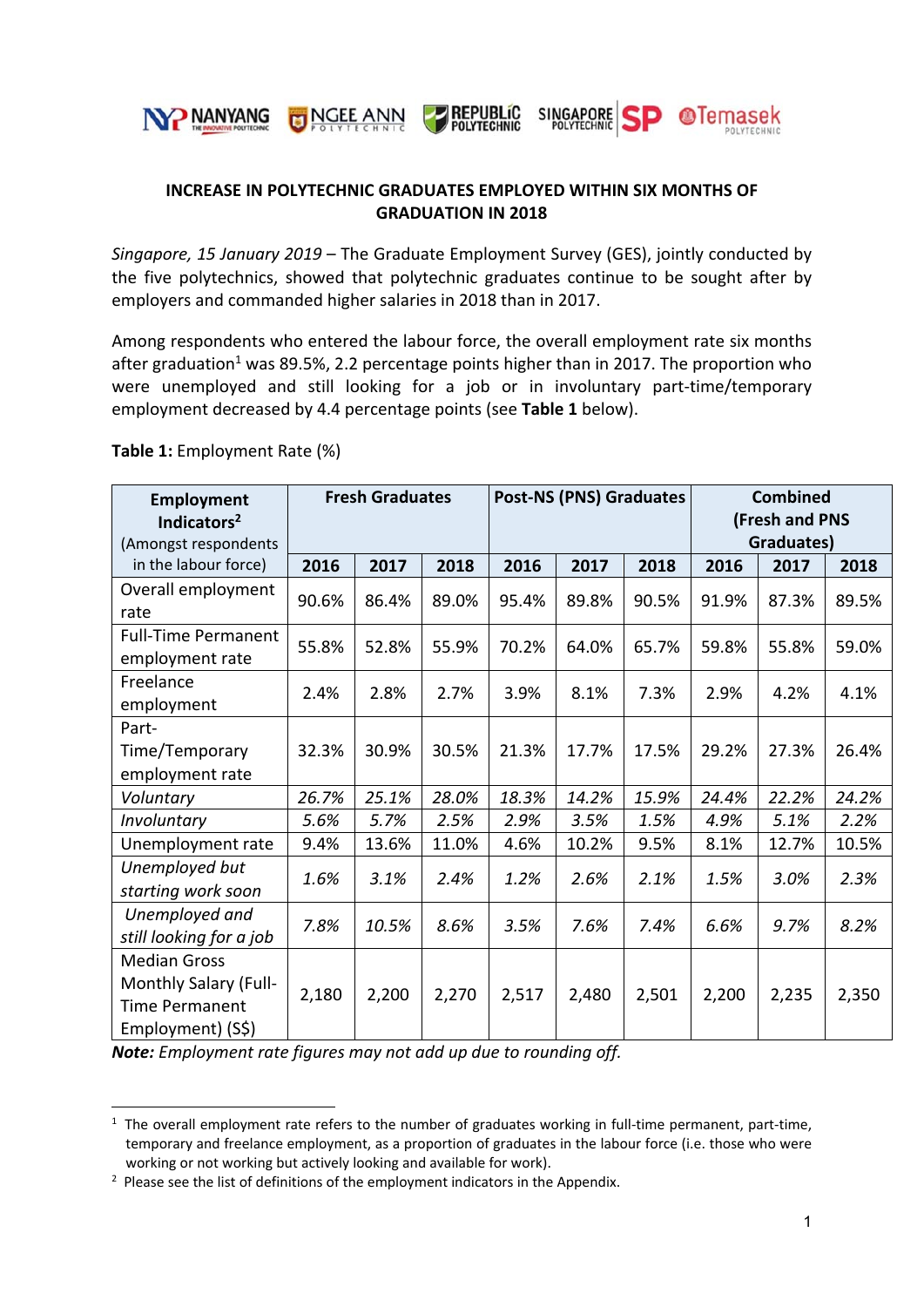For those in full-time permanent employment<sup>3</sup>, the overall median gross monthly salary<sup>4</sup> for all graduates increased from \$2,235 in 2017 to \$2,350 in 2018. Among the full-time permanently employed respondents, both fresh graduates and post‐NS graduates from the Health Sciences category earned the highest median gross monthly salary. This is similar to that in 2017 (see **Table 2** below).

|                                                        | <b>Median Gross Monthly Salary (SGD)</b>   |         |                                            |         |                         |                                                     |                          |         |         |  |
|--------------------------------------------------------|--------------------------------------------|---------|--------------------------------------------|---------|-------------------------|-----------------------------------------------------|--------------------------|---------|---------|--|
| <b>Course</b>                                          | <b>Fresh Graduate</b>                      |         |                                            |         | <b>Post-NS Graduate</b> |                                                     | <b>Fresh and Post-NS</b> |         |         |  |
| Category <sup>5</sup>                                  | <b>Respondents</b><br>2016<br>2017<br>2018 |         | <b>Respondents</b><br>2016<br>2018<br>2017 |         |                         | <b>Graduate Respondents</b><br>2016<br>2017<br>2018 |                          |         |         |  |
| Arts, Design<br>& Media                                | \$2,000                                    | \$2,000 | \$2,050                                    | \$2,300 | \$2,400                 | \$2,500                                             | \$2,000                  | \$2,025 | \$2,200 |  |
| <b>Built</b><br><b>Environment</b>                     | \$2,200                                    | \$2,200 | \$2,200                                    | \$2,750 | \$2,300                 | \$2,500                                             | \$2,200                  | \$2,200 | \$2,260 |  |
| <b>Business</b>                                        | \$2,000                                    | \$2,050 | \$2,100                                    | \$2,519 | \$2,500                 | \$2,600                                             | \$2,100                  | \$2,100 | \$2,200 |  |
| <b>Engineering</b>                                     | \$2,200                                    | \$2,200 | \$2,300                                    | \$2,550 | \$2,500                 | \$2,600                                             | \$2,300                  | \$2,300 | \$2,400 |  |
| <b>Health</b><br><b>Sciences</b>                       | \$2,400                                    | \$2,500 | \$2,500                                    | \$2,800 | \$2,510                 | \$2,689                                             | \$2,400                  | \$2,500 | \$2,523 |  |
| <b>Humanities</b><br>& Social<br><b>Sciences</b>       | \$2,100                                    | \$2,200 | \$2,300                                    | \$2,600 | \$2,500                 | \$2,607                                             | \$2,180                  | \$2,250 | \$2,300 |  |
| <b>Information</b><br>& Digital<br><b>Technologies</b> | \$2,140                                    | \$2,200 | \$2,200                                    | \$2,500 | \$2,465                 | \$2,500                                             | \$2,280                  | \$2,300 | \$2,390 |  |
| <b>Sciences</b>                                        | \$2,000                                    | \$2,000 | \$2,100                                    | \$2,400 | \$2,400                 | \$2,500                                             | \$2,075                  | \$2,050 | \$2,150 |  |
| <b>All Courses</b>                                     | \$2,180                                    | \$2,200 | \$2,270                                    | \$2,517 | \$2,480                 | \$2,501                                             | \$2,200                  | \$2,235 | \$2,350 |  |

**Table 2:** Median Gross Monthly Salary of Full‐Time Permanently Employed Graduates

1

<sup>&</sup>lt;sup>3</sup> Full-time permanent employment refers to employment of at least 35 hours a week and where the employment is not temporary. It includes those on contracts of one year or more.

<sup>&</sup>lt;sup>4</sup> Gross Monthly Salary comprises basic salary, fixed allowances, over-time pay, commissions, and other regular cash payments, before deduction of the employee's CPF contributions and personal income tax. Employer's CPF contributions, bonuses, stock options, other lump sum payments and payments‐in‐kind are excluded.

<sup>5</sup> **Appendix II** lists all diploma courses under each course category.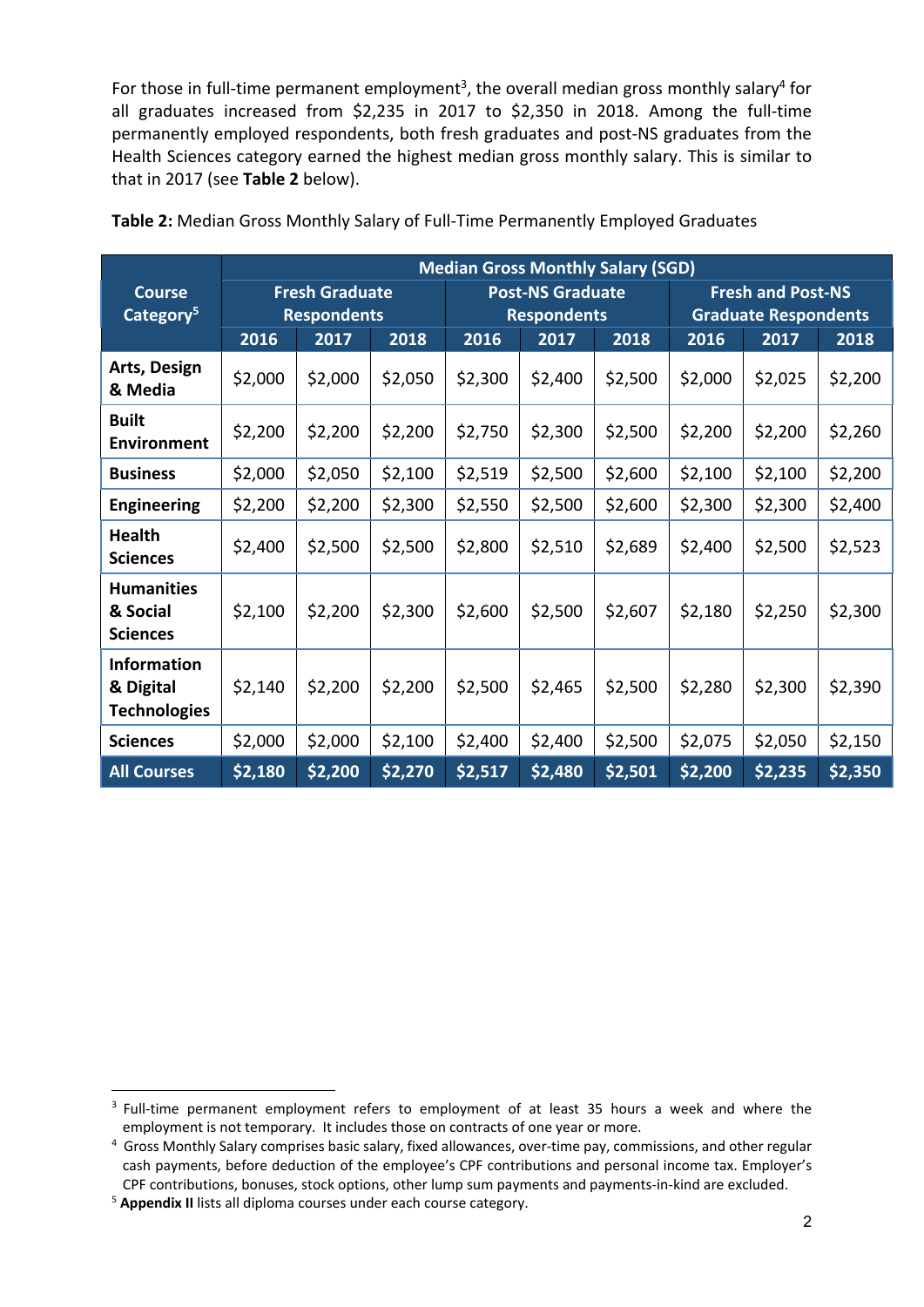## **Fresh Graduates**

9,330 out of 12,443 fresh graduates responded to the survey. As at 1 Oct 2018, around six months after the completion of their final examinations, 63.3% of respondents were in the labour force (i.e. those who were either working, or not working but actively looking and available for work). 36.0% were pursuing or preparing to begin further studies and hence not looking for jobs. Most of the remaining 0.7% said that they were taking a break and not seeking employment.

Of those in the labour force, 89.0% were employed in 2018 (see **Table 1**), up from 86.4% in 2017. 55.9% were in full‐time permanent employment in 2018, up from 52.8% in 2017. 2.7% were working on a freelance basis<sup>6</sup>, similar to the proportion in 2017. 30.5% were in parttime/temporary employment<sup>7</sup> in 2018. The proportion doing so involuntarily (i.e. tried but were not successful in obtaining a full-time permanent job offer) was 2.5% of the labour force, down from 5.7% in 20178. Most of the fresh graduates in part‐time/temporary employment were pursuing or preparing to begin further studies. Of the remaining, most said that they were trying out the field/job to see if it was suitable for them, earning some income while searching for their ideal job, or preferred shorter and/or flexible work hours.

The median gross monthly salary among fresh graduates in full-time permanent employment was \$2,270, up from \$2,200 in 2017.

## **Post‐National Service Graduates**

1

5,657 out of 10,111 graduates from 2015 who completed their full-time NS between 1 Apr 2017 and 31 Mar 2018 also took part in the 2018 GES. 48.1% of respondents were in the labour force (i.e. those who were either working, or not working but actively looking and available for work). 51.5% were pursuing or preparing to begin further studies and hence not looking for jobs. Most of the remaining 0.4% said that they were taking a break and not seeking employment.

As at 1 Oct 2018, 90.5% of the respondents in the labour force were employed (see **Table 1**). Among those in the labour force, 65.7% were in full‐time permanent employment, up from 64.0% in 2017. 7.3% were working on a freelance basis, down from 8.1% in 2017. 17.5% were in part-time/temporary employment in 2018. The proportion doing so involuntarily (i.e. tried but were not successful in obtaining a full‐time permanent job offer) was 1.5% of the labour force, down from 3.5% in 2017. Similar to fresh graduates, most of the post‐NS graduates in part-time/temporary employment were pursuing or preparing to begin further studies. Of the remaining, most said that they were trying out the field/job to see if it was suitable for them, earning some income while searching for their ideal job, or preferred shorter and/or flexible work hours.

<sup>&</sup>lt;sup>6</sup> Freelance Employment refers to those who operate their own business without employing any paid worker in the conduct of their business or trade.

<sup>&</sup>lt;sup>7</sup> Part-time Employment refers to employment of less than 35 hours a week. Temporary Employment refers to casual, interim or seasonal employment, including those on contracts of less than one year.

<sup>&</sup>lt;sup>8</sup> In the 2018 Polytechnic GES, the option on involuntary part-time/temporary employment was changed from 'Tried to but unable to find Full‐Time Permanent job so far' to 'Tried to but unable to obtain a Full‐Time Permanent job offer so far'.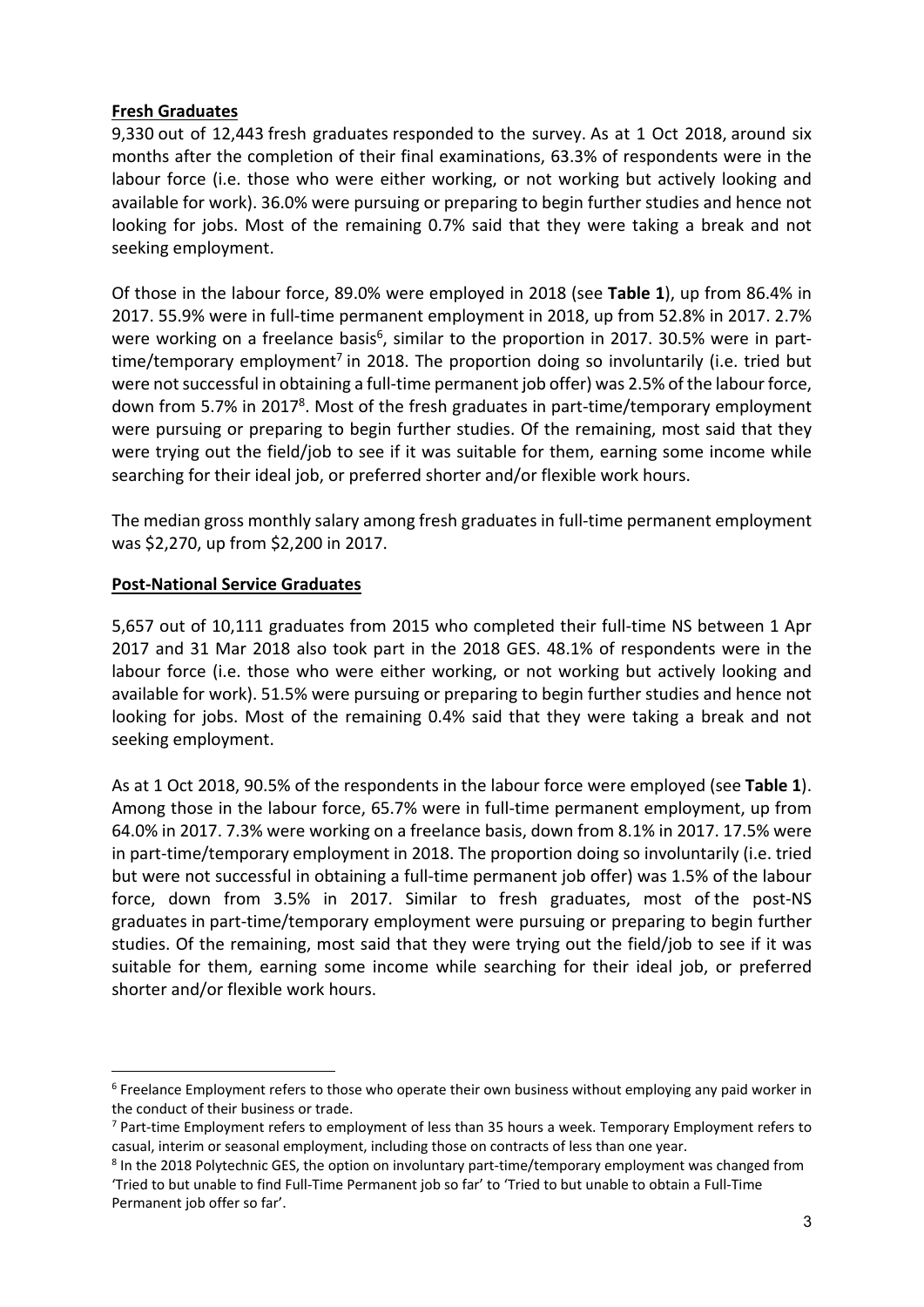The median gross monthly salary of respondents who were post‐NS graduates in full‐time permanent employment was \$2,501, up from \$2,480 in 2017.

## **Longer‐Term Trends**

Sharing the Committee's observations on longer-term trends, the 2018 GES Committee spokesman said, "Over the years, we observed that students are becoming more open to voluntary part‐time/temporary and freelance employment, besides full‐time permanent employment. This is a reflection of rising desire to further their studies, and also evolving employment preferences among our polytechnic graduates. Based on past trends, the majority of those initially in part-time/temporary employment transited to full-time permanent jobs after some time. Data also shows that our graduates enjoy good wage growth even as overall employment rates remain high."

### **Media Release Issued by**

## **Republic Polytechnic**

Mr Patrick Seng / Mr Julian Soh Office of Corporate Communications Tel: 9767 6701 / 9018 0719 Email: patrick\_seng@rp.edu.sg / Julian\_soh@rp.edu.sg

## **Other Media Contacts:**

### **Ngee Ann Polytechnic**

Ms Sangeetha Naidu Corporate Communications Office Tel: 6460 6232/ 9487 1706 Email: sangeetha@np.edu.sg

### **Nanyang Polytechnic**

Ms Wong Cuiyan Communications & Outreach Tel: 6550 0246/ 9764 4034 Email: wong\_cuiyan@nyp.edu.sg

# **Singapore Polytechnic**

Mr Frank Chua Department of Communications Tel: 6870 7043 / 9771 7871 Email: frank\_chua@sp.edu.sg

# **Temasek Polytechnic**

Ms Vimala Christie Corporate Communications Department Tel: 6780 5019 / 9790 0319 Email: vimalac@tp.edu.sg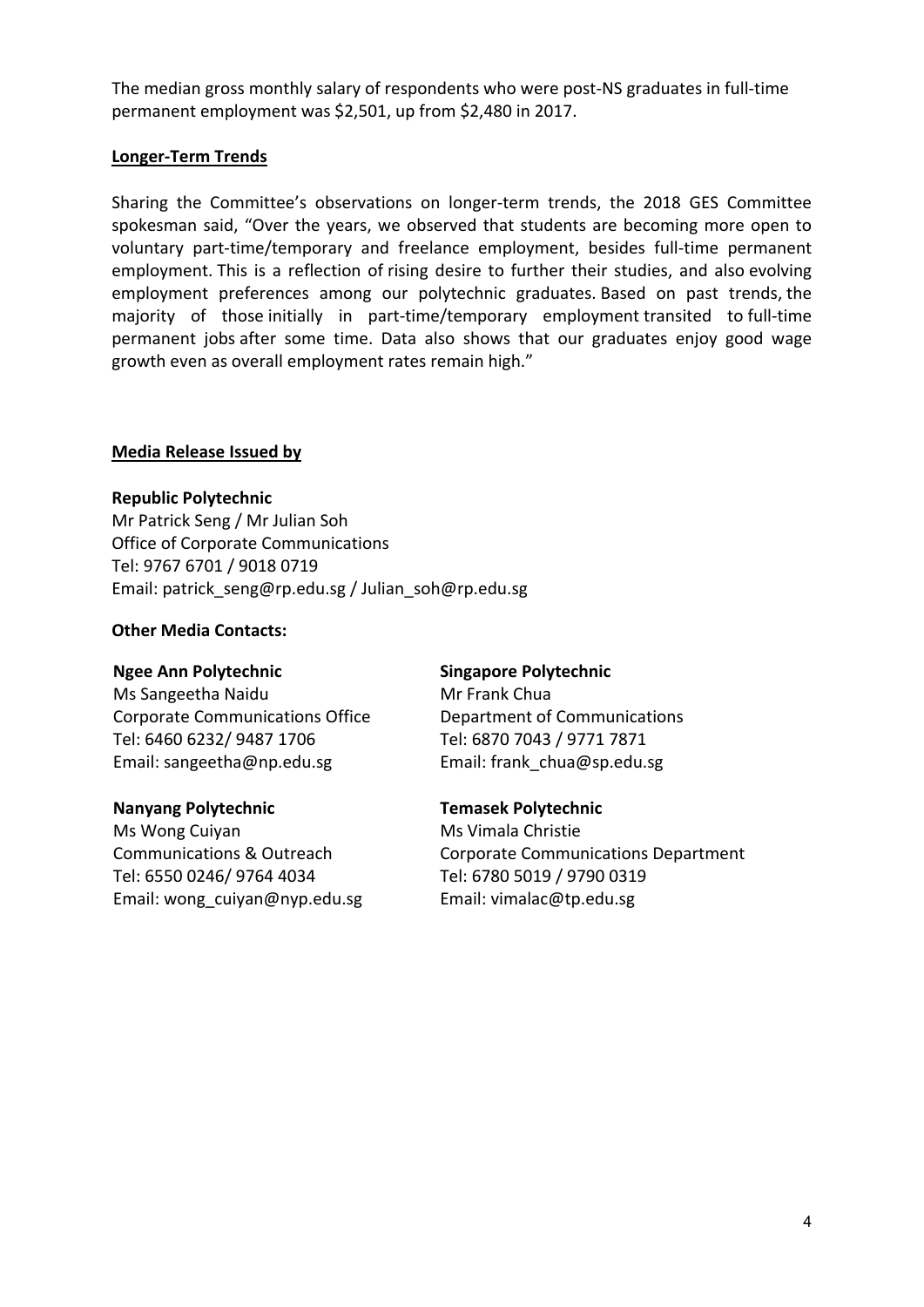#### **APPENDIX I:** DEFINITION OF EMPLOYMENT INDICATORS

*Overall Employment Rate refers to the number of graduates working in full‐time permanent, part‐time, temporary and freelance employment, as a proportion of graduates in the labour force (i.e. those who were working or not working but actively looking and available for work).*

*Full‐time Permanent Employment refers to employment of at least 35 hours a week and where the employment is not temporary. It includes those on contracts of one year or more.*

*Part‐time Employment refers to employment of less than 35 hours a week.* 

*Temporary Employment refers to casual, interim or seasonal employment, including those on contracts of less than one year.*

*Freelance Employment refersto those who operate their own business without employing any paid worker in the conduct of their business or trade.*

*Gross Monthly Salary comprises basic salary, fixed allowances, over‐time pay, commissions and other regular cash payments, before deduction of the employee's CPF contributions and personal income tax. Employer's CPF contributions, bonuses, stock options, other lump sum payments and payments‐in‐kind are excluded.* 

*Involuntary part‐time/temporary employment refers to those who indicated that they were in part‐time/temporary employment as they tried but were unable to obtain a full‐time permanent job offer so far.*

*Voluntary part‐time/temporary employment refers to those who indicated that they were in part‐time/temporary employment as they were pursuing/ preparing to commence further studies, taking active steps to start a business venture, due to personal choice and other reasons.*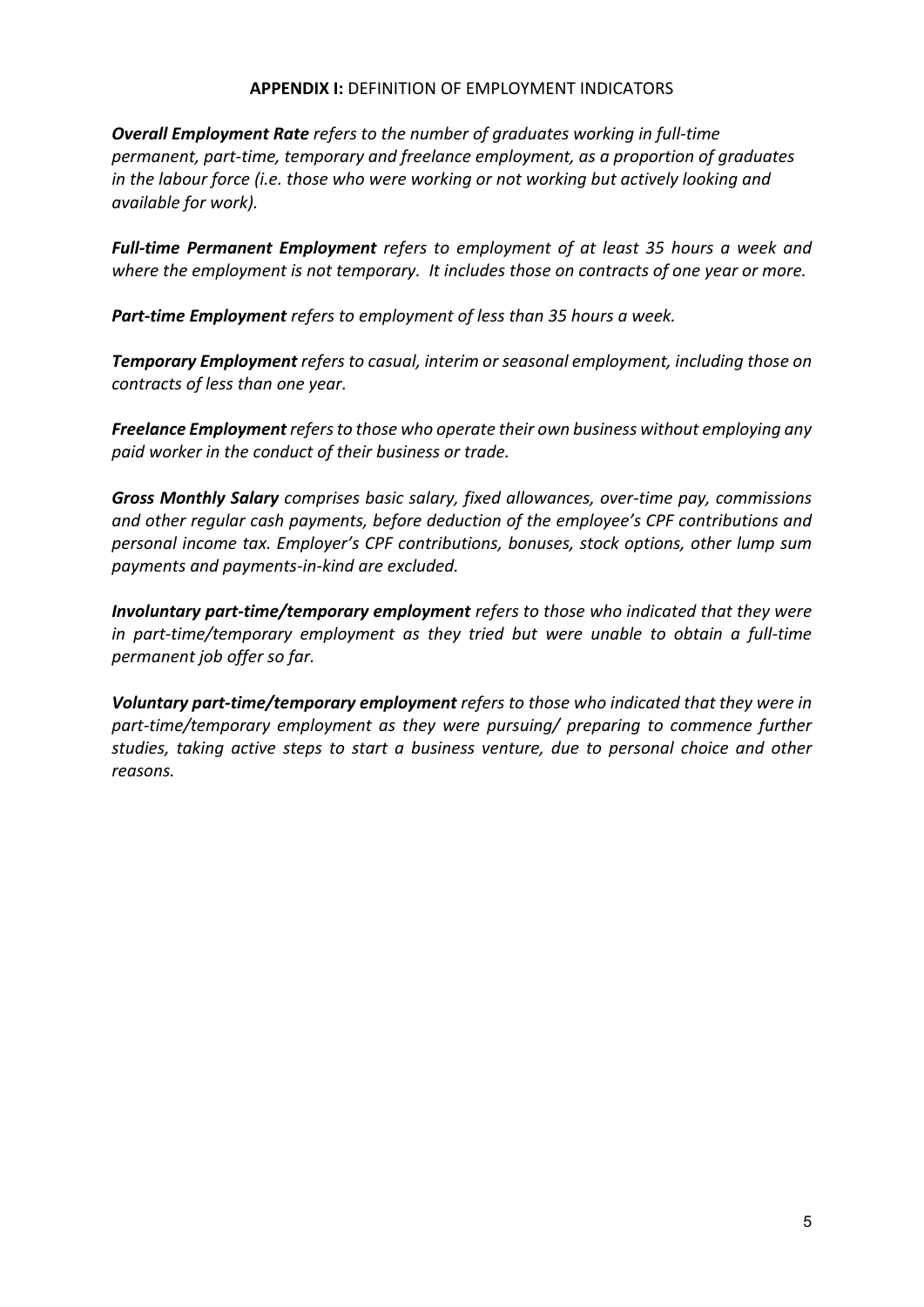## **APPENDIX II:** LIST OF COURSE CATEGORIES & DIPLOMA COURSES SURVEYED

| ARTS, DESIGN AND MEDIA                                        | <b>BUSINESS</b> (cont.)                                       |
|---------------------------------------------------------------|---------------------------------------------------------------|
| Diploma in 3D Interactive Media Technology                    | Diploma in Human Resource Management With Psychology          |
| Diploma in Advertising & Public Relations                     | Diploma in Integrated Events & Project Management             |
| Diploma in Animation                                          | Diploma in Integrated Events Management                       |
| Diploma in Animation & 3D Arts                                | Diploma in International Business                             |
| Diploma in Apparel Design & Merchandising                     | Diploma in International Logistics & Supply Chain Management  |
| Diploma in Arts And Theatre Management                        | Diploma in International Supply Chain Management              |
| Diploma in Arts Business Management                           | Diploma in Law And Management                                 |
| Diploma in Chinese Media & Communication                      | Diploma in Leisure & Events Management                        |
| Diploma in Communication and Information Design               | Diploma in Leisure & Resort Management                        |
| Diploma in Communication Design                               | Diploma in Logistics & Operations Management                  |
| Diploma in Communications & Media Management                  | Diploma in Maritime Business                                  |
| Diploma in Creative Writing For TV & New Media                | Diploma in Marketing                                          |
| Diploma in Design For Interactivity                           | Diploma in Restaurant And Culinary Operations                 |
| Diploma in Design For User Experience                         | Diploma in Retail Management                                  |
| Diploma in Digital Animation                                  | Diploma in Social Enterprise Management                       |
| Diploma in Digital Film & Television                          | Diploma in Tourism & Resort Management                        |
| Diploma in Digital Game Art & Design                          | Diploma in Wellness, Lifestyle And Spa Management             |
| Diploma in Digital Media Design (Animation)                   |                                                               |
| Diploma in Digital Media Design (Games)                       | <b>ENGINEERING</b>                                            |
| Diploma in Digital Media Design (Interaction Design)          | Diploma in Aeronautical & Aerospace Technology                |
| Diploma in Digital Visual Effects                             | Diploma in Aeronautical Engineering                           |
| Diploma in Environment Design                                 | Diploma in Aerospace Avionics                                 |
| Diploma in Experience & Product Design                        | Diploma in Aerospace Electronics                              |
| Diploma in Film, Sound & Video                                | Diploma in Aerospace Engineering                              |
| Diploma in Game Design                                        | Diploma in Aerospace Systems & Management                     |
| Diploma in Games Design & Development                         | Diploma in Aerospace Technology                               |
| Diploma in Industrial Design                                  | Diploma in Audio-Visual Technology                            |
| Diploma in Interaction Design                                 | Diploma in Automation & Mechatronic Systems                   |
| Diploma in Interactive And Digital Media                      | Diploma in Aviation Management                                |
| Diploma in Interactive Media Design                           | Diploma in Bioengineering                                     |
| Diploma in Interior Architecture And Design                   | Diploma in Biomedical Electronics                             |
| Diploma in Interior Design                                    | Diploma in Biomedical Engineering                             |
| Diploma in Mass Communication                                 | Diploma in Biomedical Informatics & Engineering               |
| Diploma in Mass Communications                                | Diploma in Business Process & Systems Engineering             |
| Diploma in Mass Media Management                              | Diploma in Chemical & Bimolecular Engineering                 |
| Diploma in Media And Communication                            | Diploma in Chemical Engineering                               |
| Diploma in Media Production And Design                        | Diploma in Civil Aviation                                     |
| Diploma in Motion Graphics & Broadcast Design                 | Diploma in Clean Energy                                       |
| Diploma in Moving Images                                      | Diploma in Clean Energy Management                            |
| Diploma in Music & Audio Technology                           | Diploma in Computer Engineering                               |
| Diploma in New Media                                          | Diploma in Digital & Precision Engineering                    |
| Diploma in Product & Industrial Design                        | Diploma in Digital Entertainment Electronics                  |
| Diploma in Product Design & Innovation                        | Diploma in Electrical And Electronic Engineering              |
| Diploma in Retail & Hospitality Design                        | Diploma in Electrical Engineering                             |
| Diploma in Sonic Arts                                         | Diploma in Electrical Engineering With Eco-Design             |
| Diploma in Space & Interior Design                            | Diploma in Electronic & Computer Engineering                  |
| Diploma in Technology And Arts Management                     | Diploma in Electronics                                        |
| Diploma in Visual Communication                               | Diploma in Electronics, Computer & Communications Engineering |
| Diploma in Visual Communication & Media Design                | Diploma in Energy Systems & Management                        |
| Diploma in Visual Effects                                     | Diploma in Engineering (Electrical and Electronics)           |
| Diploma in Visual Effects & Motion Graphics                   | Diploma in Engineering Science                                |
|                                                               | Diploma in Engineering Systems                                |
| <b>BUILT ENVIRONMENT</b>                                      | Diploma in Engineering Systems And Management                 |
| Diploma in Architecture                                       | Diploma in Engineering With Business                          |
| Diploma in Civil Engineering With Business                    | Diploma in Environmental & Water Technology                   |
| Diploma in Green Building & Sustainability                    | Diploma in Environmental Management & Water Technology        |
| Diploma in Green Building Energy Management                   | Diploma in Industrial And Operations Management               |
| Diploma in Hotel & Leisure Facilities Management              | Diploma in Infocomm & Network Engineering                     |
| Diploma in Integrated Facility Management                     | Diploma in Info-Communication Engineering & Design            |
| Diploma in Landscape Architecture                             | Diploma in Info-Communications                                |
| Diploma in Real Estate Business                               | Diploma in Manufacturing Engineering                          |
| Diploma in Renewable Energy Engineering                       | Diploma in Marine & Offshore Technology                       |
| Diploma in Sustainable Urban Design & Engineering             | Diploma in Marine Engineering                                 |
|                                                               | Diploma in Mechanical Engineering                             |
| <b>BUSINESS</b>                                               | Diploma in Mechatronics                                       |
| Diploma in Accountancy                                        | Diploma in Mechatronics & Robotics                            |
| Diploma in Accountancy & Finance                              | Diploma in Mechatronics Engineering                           |
|                                                               | Diploma in Media & Communication Technology                   |
| Diploma in Accounting & Finance                               | Diploma in Micro and Nanotechnology                           |
| Diploma in Aviation Management & Services                     | Diploma in Microelectronics                                   |
| Diploma in Banking & Finance                                  | Diploma in Nanotechnology & Materials Science                 |
| Diploma in Banking & Financial Services                       | Diploma in Nautical Studies                                   |
| Diploma in Business                                           | Diploma in Supply Chain Management                            |
| Diploma in Business & Social Enterprise                       | Diploma in Telematics & Media Technology                      |
| Diploma in Business Administration                            |                                                               |
| Diploma in Business Innovation & Design                       |                                                               |
| Diploma in Business Management<br>Diploma in Business Studies |                                                               |

Diploma in Consumer Behaviour And Research Diploma in Culinary & Catering Management Diploma in Customer Relationship And Service Management

Diploma in Food & Beverage Business Diploma in Fund Management & Administration Diploma in Hospitality & Tourism Management Diploma in Hotel And Hospitality Management